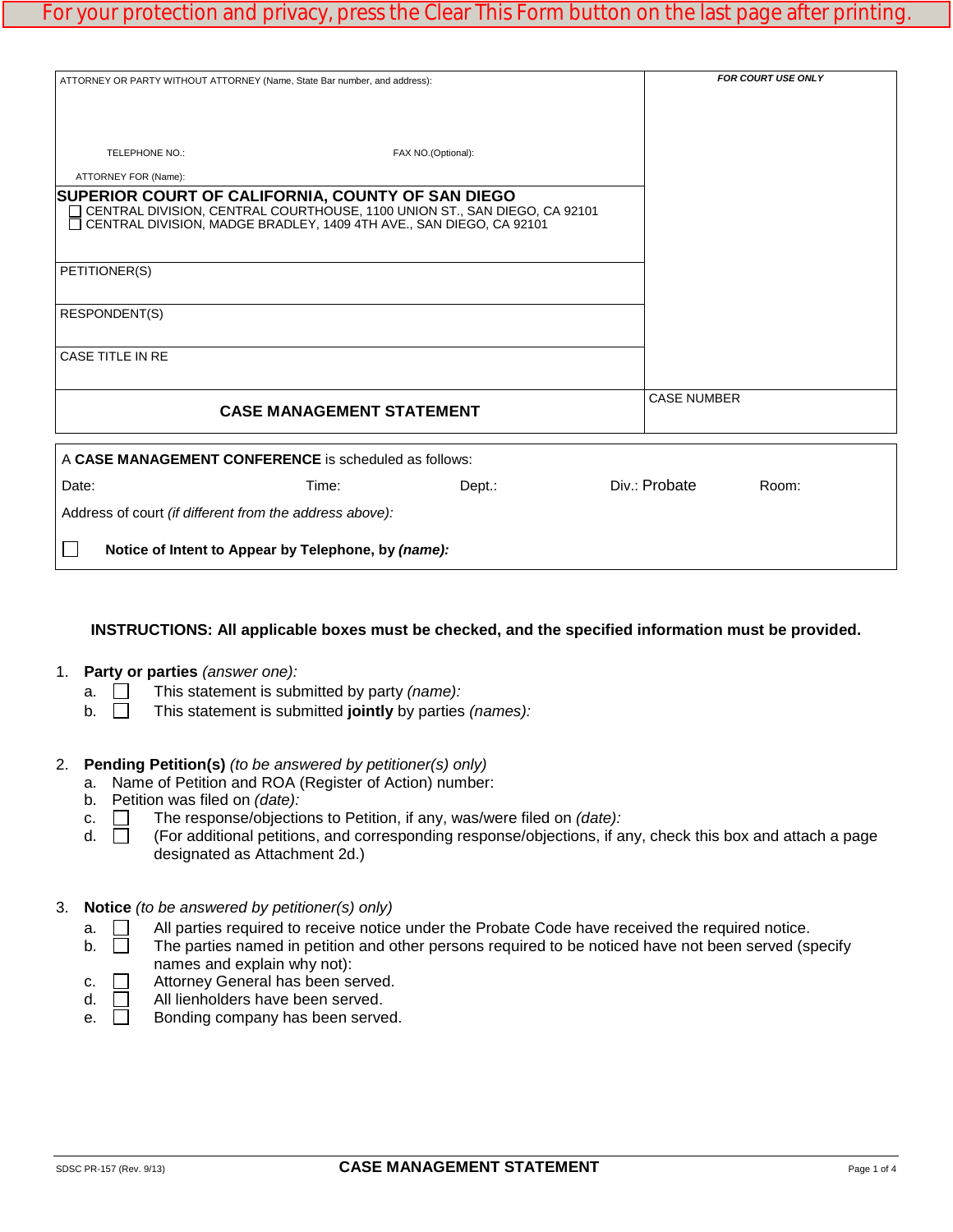| ONERIC.<br>DЕ        | NUMBER<br>NU |
|----------------------|--------------|
|                      |              |
| <b>RESPONDENT(S)</b> |              |

# 4. **Description of case**

a. Provide a brief statement of the case:

b. Estimated damages or amount at issue. *(If damages are sought, specify damages claimed. If equitable relief is sought, describe the nature of the relief.):*

c. Identify all legal issues for resolution by the court:

d. Identify all material factual issues:

e. Prayer for relief:

f. Brief statement of parties' position: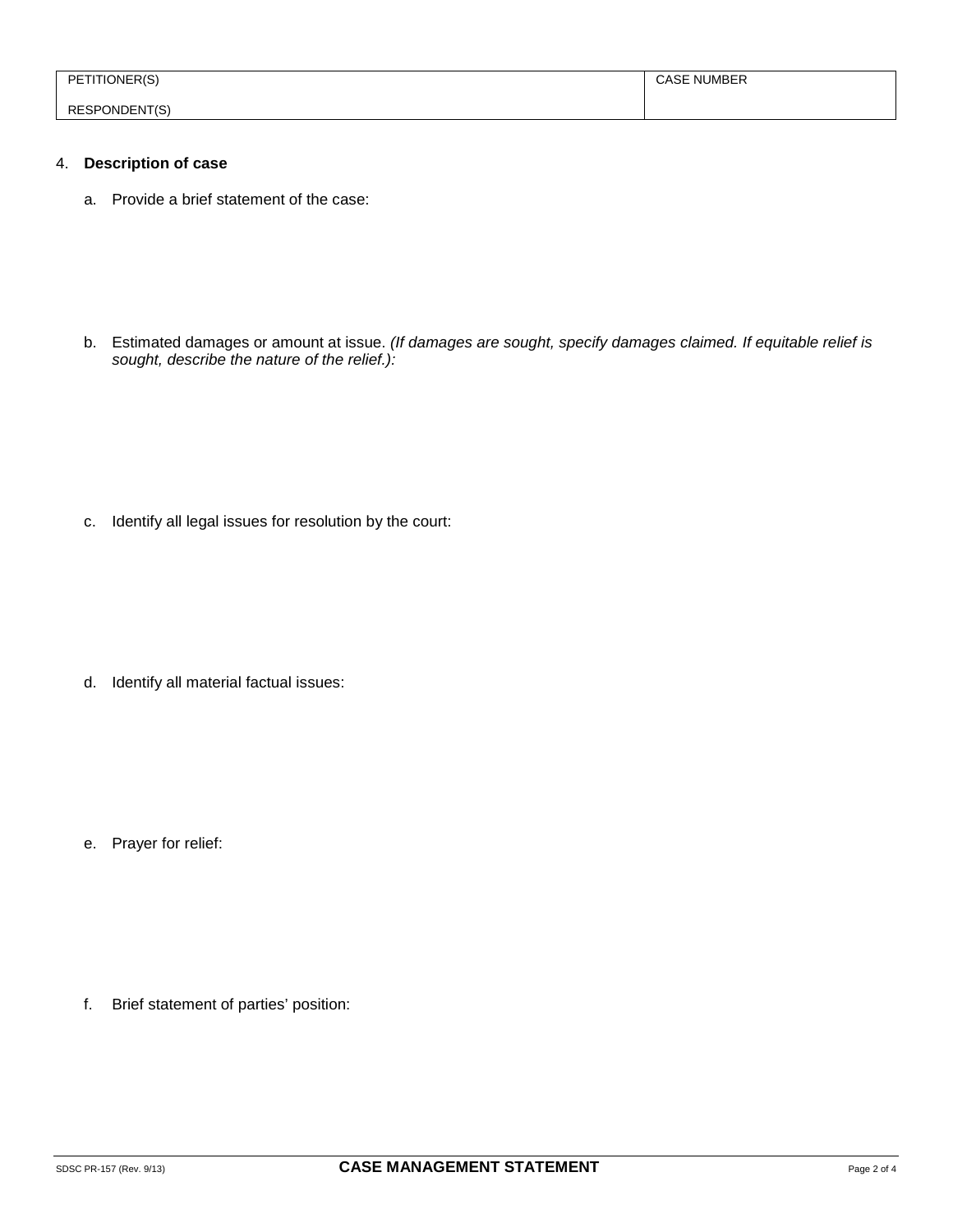| PETITIONER(S) | <b>CASE NUMBER</b> |
|---------------|--------------------|
|               |                    |
|               |                    |
|               |                    |
| RESPONDENT(S) |                    |
|               |                    |

# 5. **Jury or nonjury trial**

 $\Box$  jury trial  $\Box$  nonjury trial. *(If more than one party, provide the name of each party requesting a jury trial):* 

#### 6. **Trial date**

- a.  $\Box$  The trial has been set for *(date):*
- b. Date parties anticipate case will be ready for trial*:*
- c.  $\Box$  No trial date has been set.
- d. Dates on which parties or attorneys will not be available for trial *(specify dates and explain reasons for unavailability):*
- e.  $\Box$  Parties are willing to stipulate to a temporary judge for trial.

## 7. **Estimated length of trial**

The party or parties estimate that the trial will take *(check one):*

- a.  $\Box$  days *(specify number):*<br>b.  $\Box$  hours *(short causes) <i>(si*
- b. hours (short causes) *(specify):*
- c.  $\Box$  number of anticipated witnesses:
- $d.$   $\Box$  number of expert witnesses:

# 8. **Preference**

This case is entitled to preference *(specify code section):* 

#### 9. **Alternative Dispute Resolution**

The party or parties are willing to participate in *(check all that apply):*

- $(1)$  Mediation
- (2) Early settlement conference (*specify when*):
- (3) Other *(specify):*

#### 10. **Jurisdiction**

|               |            | Indicate any matters that may affect the court's jurisdiction or processing of this case, and describe the status. |  |
|---------------|------------|--------------------------------------------------------------------------------------------------------------------|--|
| $\Box$ Appeal | Bankruptcy | Other (specify):                                                                                                   |  |
| Status:       |            |                                                                                                                    |  |

#### 11. **Related cases, consolidation, and coordination**

- $a.$  There are companion, underlying, or related cases.
	- (1) Name of case:
	- (2) Name of court:
	- (3) Case number:
	- (4) ROA number, if applicable:
	- (5) Status of Related Case(s):
	- Additional cases are described in Attachment 11a.<br>A motion to  $\Box$  consolidate  $\Box$  coordinate
	- b.  $\Box$  A motion to  $\Box$  consolidate  $\Box$  coordinate will be filed by *(name party):*

#### 12. **Bifurcation**

 $\Box$  The party or parties intend to request an order bifurcating, severing, or coordinating the following issues or causes of action *(specify moving party, type of motion, and reasons):*